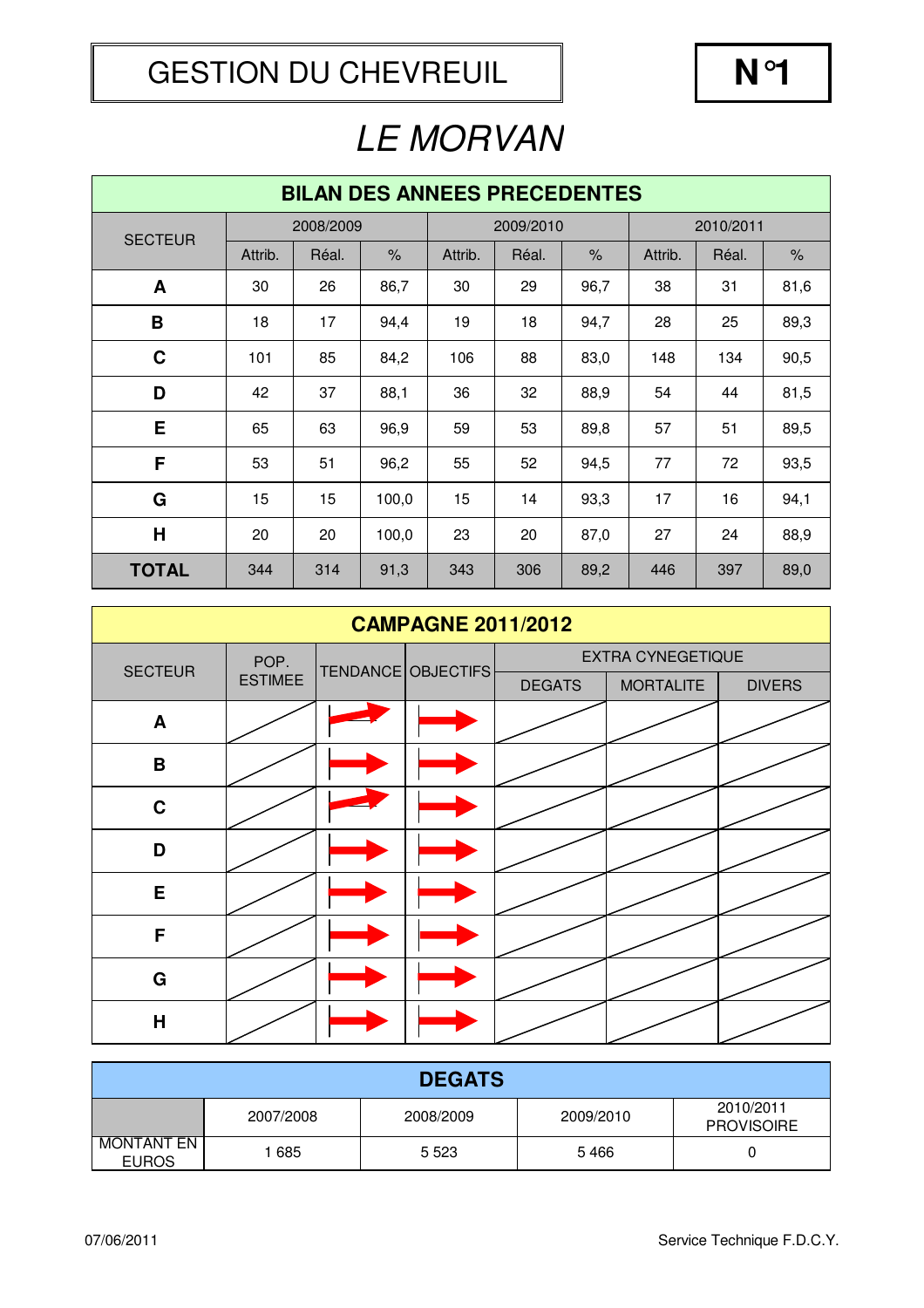#### GESTION DU CHEVREUIL  $\parallel$  **N**°1

# LE MORVAN

| <b>ATTRIBUTIONS 2011/2012</b> |             |                                 |                     |                                    |  |  |  |
|-------------------------------|-------------|---------------------------------|---------------------|------------------------------------|--|--|--|
| <b>SECTEUR</b>                |             | <b>ATTRIBUTION QUANTITATIVE</b> | <b>ATTRIBUTIONS</b> |                                    |  |  |  |
|                               | <b>BOIS</b> | <b>PLAINE</b>                   |                     | <b>OBSERVATIONS</b>                |  |  |  |
| A                             | $1/45$ HA   | 1/180 HA                        | 35/45               | ATTRIBUTIONS 75 % BOIS 25 % PLAINE |  |  |  |
| B                             | $1/45$ HA   | 1/150 HA                        | 20/30               | ATTRIBUTIONS 80 % BOIS 20 % PLAINE |  |  |  |
| C                             | $1/25$ HA   | 1/180 HA                        | 140 / 150           | ATTRIBUTIONS 75 % BOIS 25 % PLAINE |  |  |  |
| D                             | $1/18$ HA   | 1/80 HA                         | 50/60               | ATTRIBUTIONS 90 % BOIS 10 % PLAINE |  |  |  |
| Е                             | 1/30 HA     | 1/40 HA                         | 50/60               | ATTRIBUTIONS 80 % BOIS 20 % PLAINE |  |  |  |
| F                             | 1/30 HA     | 1/200 HA                        | 60/70               | ATTRIBUTIONS 80 % BOIS 20 % PLAINE |  |  |  |
| G                             | $1/12$ HA   | 1/300 HA                        | 10/20               | ATTRIBUTIONS 80 % BOIS 20 % PLAINE |  |  |  |
| H                             | $1/30$ HA   | 1/130 HA                        | 20/30               | ATTRIBUTIONS 60 % BOIS 40 % PLAINE |  |  |  |
| <b>TOTAL</b>                  |             |                                 | 385/465             |                                    |  |  |  |

#### **OBSERVATIONS**

**Hors quota chevreuil:** 0103170 +1 CHI 0104060 +2 CHI 0104070 +2 CHI 0105010 +1 CHI

**Décision CTL:** 0106260 +1CHI

|                 | <b>METHODE DE CALCUL</b>                                    |
|-----------------|-------------------------------------------------------------|
| <b>SECTEUR</b>  |                                                             |
|                 | Le bénéficiaire A possède 20 ha de bois et 100 ha de plaine |
| <b>ENSEMBLE</b> | Critère du secteur: 1 / 40 ha et 1 / 250 ha de plaine       |
| <b>ZONE</b>     | Résultat: $(20/40) + (100/250) = 0.9$ soit 1 chevreuil      |
|                 | Echelle: $0$ à $0,49 = 0$ $0,5$ à $1,49 = 1$                |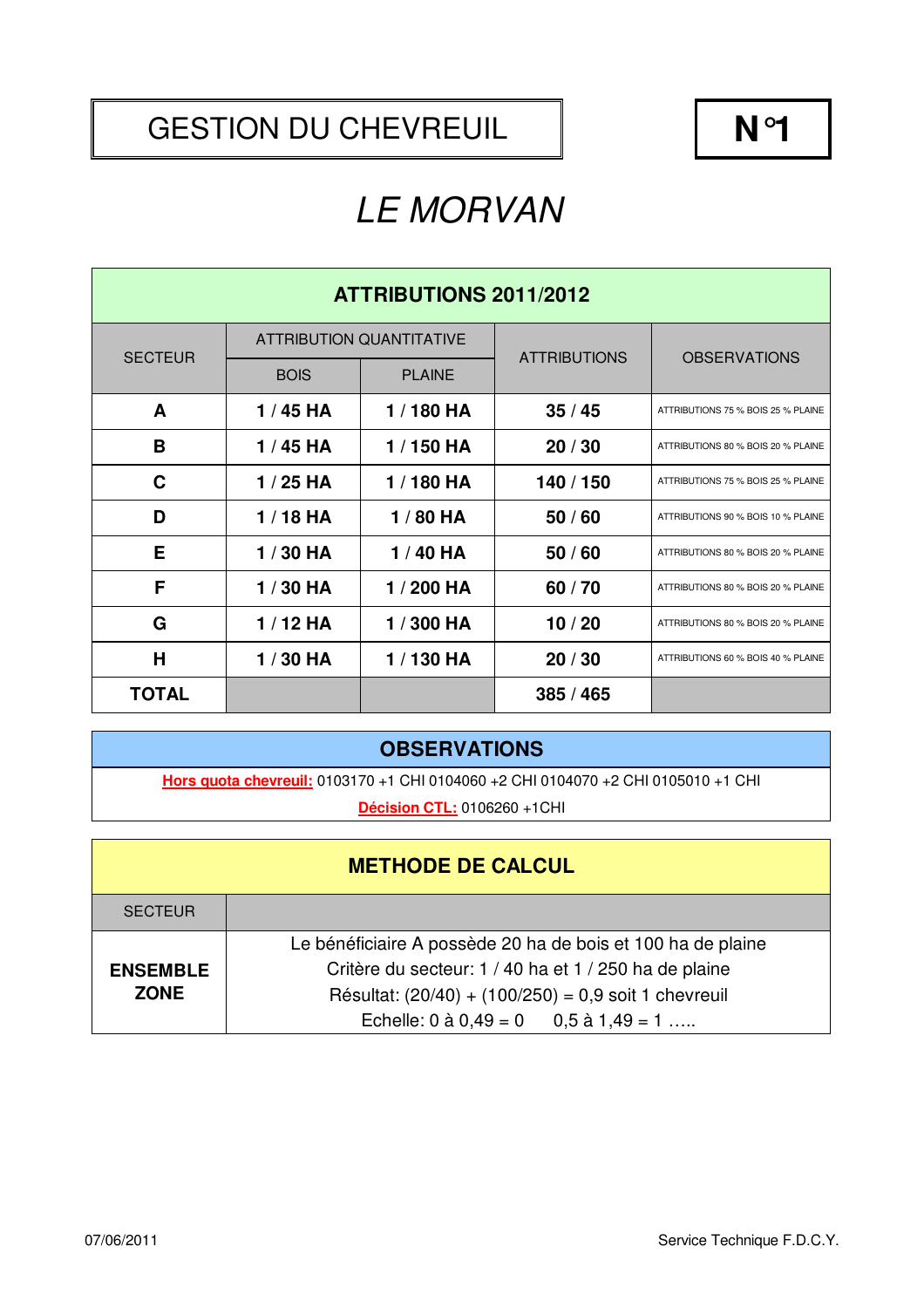| <b>BILAN DES ANNEES PRECEDENTES</b> |                       |                     |               |                       |                     |      |                       |              |               |
|-------------------------------------|-----------------------|---------------------|---------------|-----------------------|---------------------|------|-----------------------|--------------|---------------|
| <b>SECTEUR</b>                      | 2008/2009             |                     |               | 2009/2010             |                     |      | 2010/201              |              |               |
|                                     | Attrib.<br><b>CEI</b> | Réal.<br><b>CEI</b> | $\frac{9}{6}$ | Attrib.<br><b>CEI</b> | Réal.<br><b>CEI</b> | $\%$ | Attrib.<br><b>CEI</b> | Réal.<br>CEI | $\frac{1}{2}$ |
| <b>ENSEMBLE</b><br><b>ZONE</b>      | 0                     | 0                   | 100           | 0                     | 0                   | 100  | 0                     | 0            | 100           |

| <b>CAMPAGNE 2011/2012</b>      |                |  |                                                         |                          |                  |               |  |  |
|--------------------------------|----------------|--|---------------------------------------------------------|--------------------------|------------------|---------------|--|--|
| <b>SECTEUR</b>                 | POP.           |  | TENDANCE OBJECTIFS                                      | <b>EXTRA CYNEGETIQUE</b> |                  |               |  |  |
|                                | <b>ESTIMEE</b> |  |                                                         | <b>DEGATS</b>            | <b>MORTALITE</b> | <b>DIVERS</b> |  |  |
| <b>ENSEMBLE</b><br><b>ZONE</b> |                |  | <b>PAS</b><br><b>D'IMPLANTATION</b><br><b>SOUHAITÉE</b> |                          |                  |               |  |  |

| <b>DEGATS</b>                     |           |           |           |                                |  |  |  |  |
|-----------------------------------|-----------|-----------|-----------|--------------------------------|--|--|--|--|
|                                   | 2007/2008 | 2008/2009 | 2009/2010 | 2010/2011<br><b>PROVISOIRE</b> |  |  |  |  |
| <b>MONTANT EN</b><br><b>EUROS</b> |           |           |           |                                |  |  |  |  |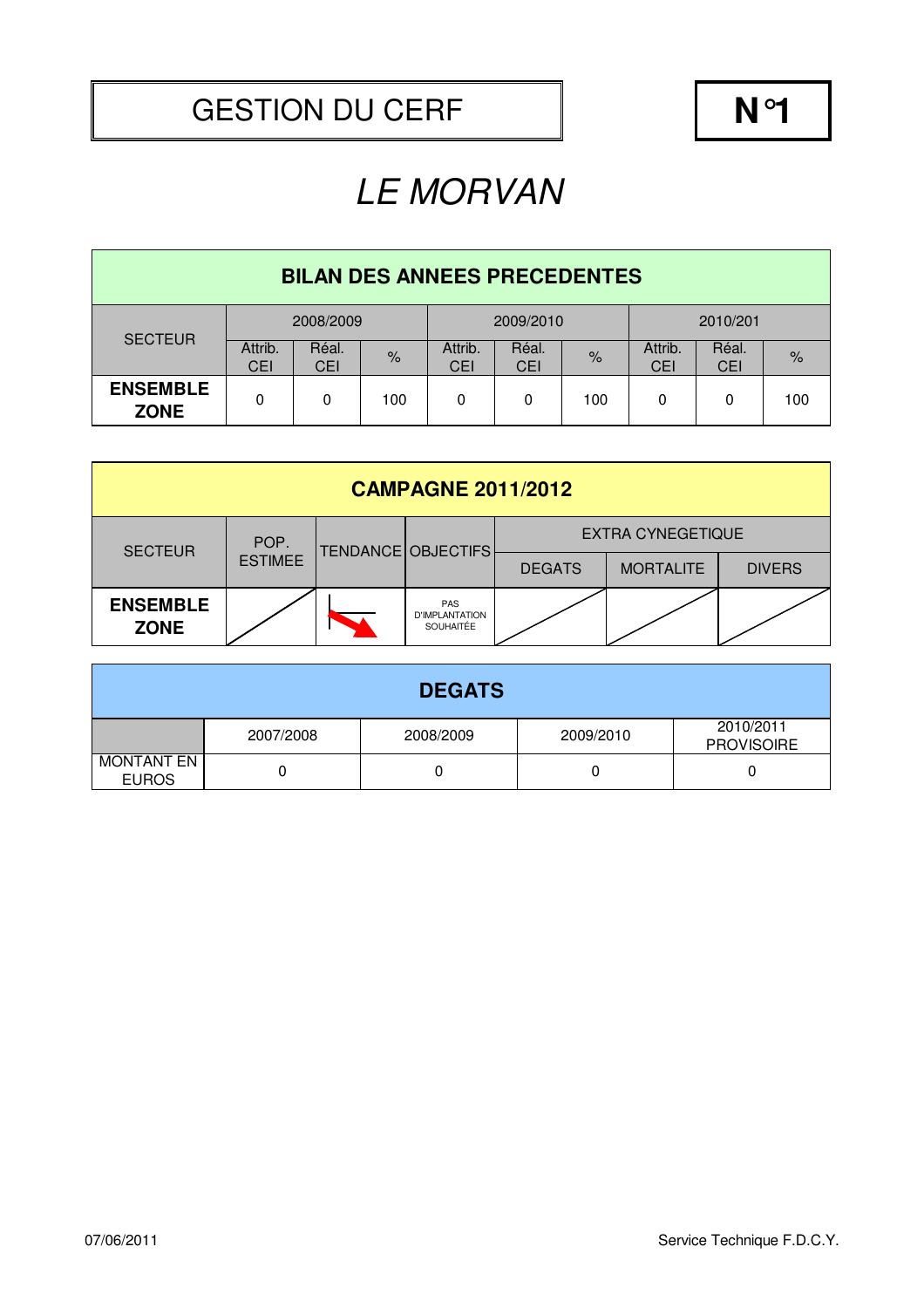| <b>ATTRIBUTIONS 2011/2012</b>        |                                 |                    |      |  |  |  |  |
|--------------------------------------|---------------------------------|--------------------|------|--|--|--|--|
| <b>SECTEUR</b>                       | <b>QUANTITATIF</b>              | <b>ATTRIBUTION</b> |      |  |  |  |  |
|                                      |                                 | <b>CEI</b>         | $\%$ |  |  |  |  |
| <b>ENSEMBLE</b><br><b>DE LA ZONE</b> | <b>TOUTE DEMANDE SATISFAITE</b> |                    | 100  |  |  |  |  |

| <b>OBSERVATIONS</b> |  |
|---------------------|--|
|                     |  |

| <b>METHODE DE CALCUL</b>       |  |  |  |  |  |  |
|--------------------------------|--|--|--|--|--|--|
| <b>SECTEUR</b>                 |  |  |  |  |  |  |
| <b>ENSEMBLE</b><br><b>ZONE</b> |  |  |  |  |  |  |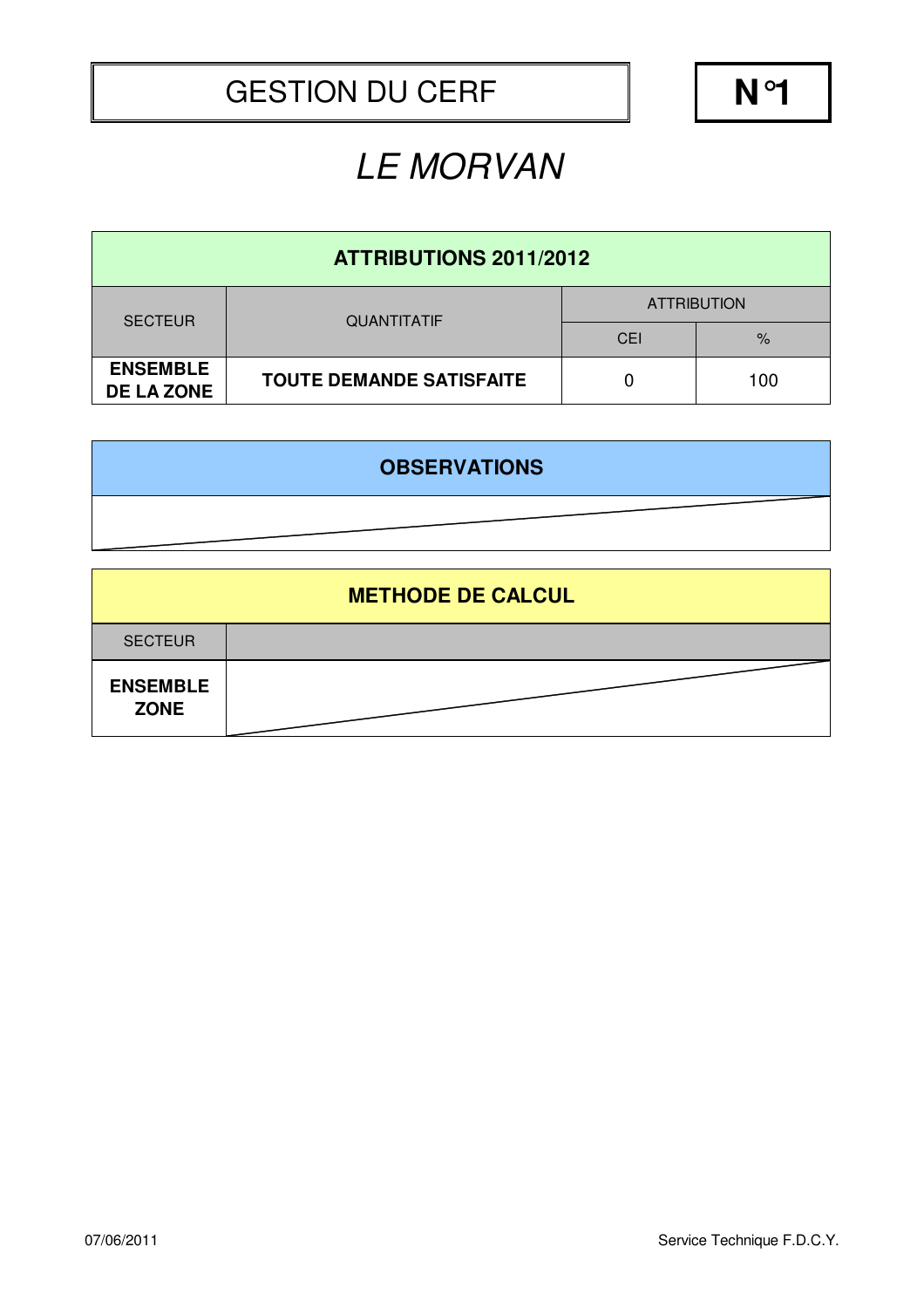| <b>BILAN DES ANNEES PRECEDENTES</b> |                   |                 |               |                   |                 |               |                   |                 |      |
|-------------------------------------|-------------------|-----------------|---------------|-------------------|-----------------|---------------|-------------------|-----------------|------|
|                                     |                   | 2008/2009       |               |                   | 2009/2010       |               | 2010/2011         |                 |      |
| <b>SECTEUR</b>                      | Attrib.<br>Totale | Réal.<br>Totale | $\frac{9}{6}$ | Attrib.<br>Totale | Réal.<br>Totale | $\frac{9}{6}$ | Attrib.<br>Totale | Réal.<br>Totale | $\%$ |
| A                                   | 114               | 112             | 98,2          | 135               | 109             | 80,7          | 122               | 99              | 81,1 |
| B                                   | 44                | 38              | 86,4          | 56                | 39              | 69,6          | 47                | 38              | 80,9 |
| $\mathbf C$                         | 205               | 182             | 88,8          | 187               | 125             | 66,8          | 226               | 183             | 81,0 |
| D                                   | 39                | 22              | 56,4          | 44                | 33              | 75,0          | 59                | 40              | 67,8 |
| E                                   | 45                | 28              | 62,2          | 39                | 34              | 87,2          | 37                | 24              | 64,9 |
| F                                   | 53                | 43              | 81,1          | 52                | 48              | 92,3          | 64                | 51              | 79,7 |
| G                                   | 6                 | 5               | 83,3          | 10                | 8               | 80,0          | 12                | 9               | 75,0 |
| H                                   | 35                | 29              | 82,9          | 30                | 23              | 76,7          | 30                | 19              | 63,3 |
| <b>TOTAL</b>                        | 541               | 459             | 84,8          | 553               | 419             | 75,8          | 597               | 463             | 77,6 |

| <b>CAMPAGNE 2011/2012</b> |                        |  |                    |                          |                  |               |  |
|---------------------------|------------------------|--|--------------------|--------------------------|------------------|---------------|--|
| <b>SECTEUR</b>            | POP.<br><b>ESTIMEE</b> |  | TENDANCE OBJECTIFS | <b>EXTRA CYNEGETIQUE</b> |                  |               |  |
|                           |                        |  |                    | <b>DEGATS</b>            | <b>MORTALITE</b> | <b>DIVERS</b> |  |
| A                         |                        |  |                    |                          |                  |               |  |
| $\, {\bf B}$              |                        |  |                    |                          |                  |               |  |
| $\mathbf C$               |                        |  |                    |                          |                  |               |  |
| D                         |                        |  |                    |                          |                  |               |  |
| E                         |                        |  |                    |                          |                  |               |  |
| F                         |                        |  |                    |                          |                  |               |  |
| G                         |                        |  |                    |                          |                  |               |  |
| H                         |                        |  |                    |                          |                  |               |  |

| <b>DEGATS</b>              |           |           |           |                                |  |  |
|----------------------------|-----------|-----------|-----------|--------------------------------|--|--|
|                            | 2007/2008 | 2008/2009 | 2009/2010 | 2010/2011<br><b>PROVISOIRE</b> |  |  |
| MONTANT EN<br><b>EUROS</b> | 45 350    | 115 795   | 61 421    | 53 0 77                        |  |  |